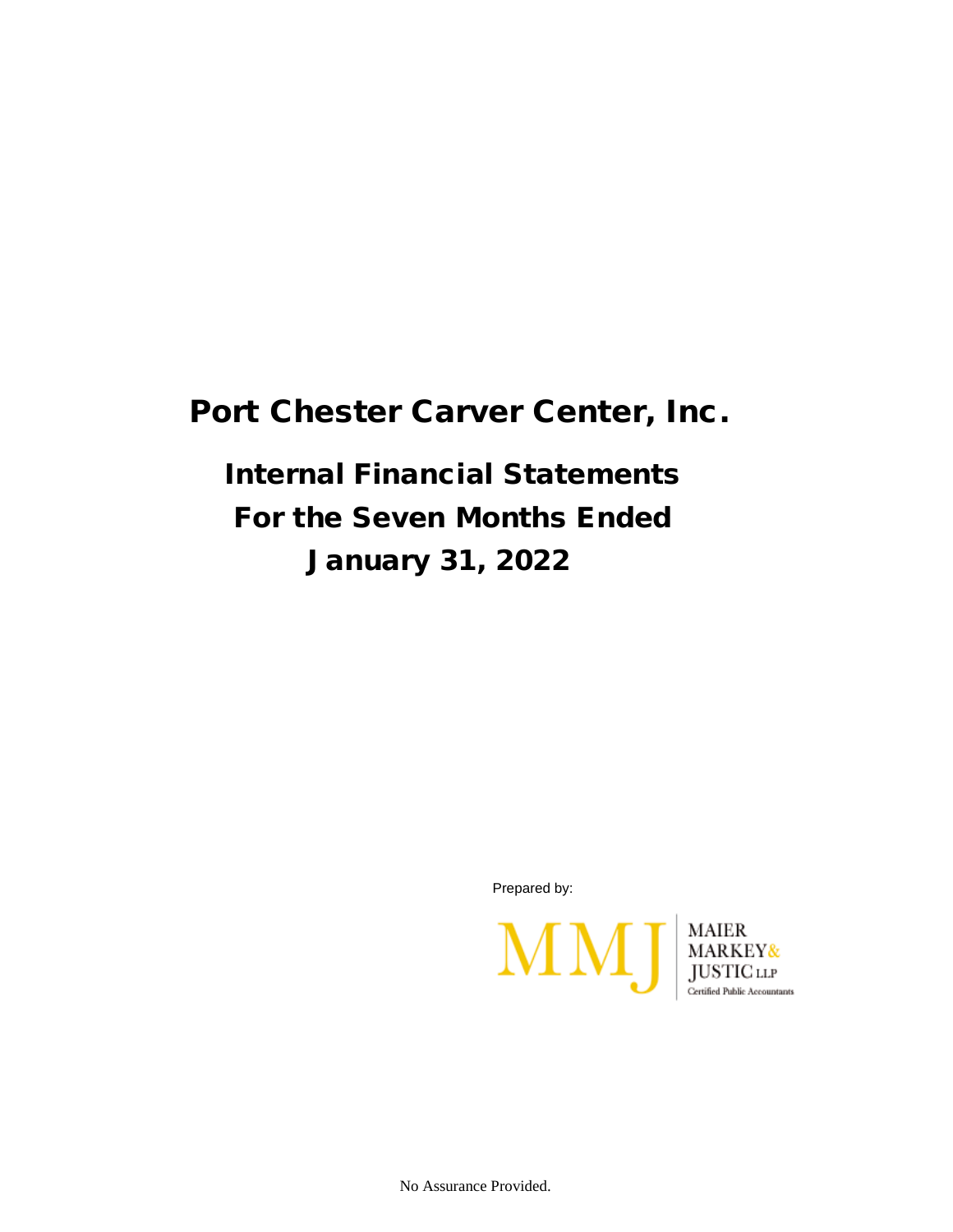## **Port Chester Carver Center, Inc. Statements of Financial Position As of January 31, 2022 and June 30, 2021**

|                                             | <b>AUDITED</b> |              |              |           |                           |            |  |  |  |  |
|---------------------------------------------|----------------|--------------|--------------|-----------|---------------------------|------------|--|--|--|--|
|                                             |                | 1/31/22      |              | 6/30/21   |                           | Change     |  |  |  |  |
| <b>Assets:</b>                              |                |              |              |           |                           |            |  |  |  |  |
| Cash and cash equivalents                   | \$             | 1,075,374    | \$           | 939,367   | \$                        | 136,007    |  |  |  |  |
| Cash and cash equivalents - restricted      |                | 94,130       |              | 94,130    |                           |            |  |  |  |  |
| Contracts receivable                        |                |              |              | 3,150     |                           | (3,150)    |  |  |  |  |
| Program fees receivable                     |                | 69,409       |              |           |                           | 69,409     |  |  |  |  |
| Food service income receivable              |                | 41,679       |              | 22,691    |                           | 18,987     |  |  |  |  |
| Rent receivable                             |                |              |              | 6,900     |                           | (6,900)    |  |  |  |  |
| Endowment corpus                            |                | 1,404,000    |              | 1,404,000 |                           |            |  |  |  |  |
| Endowment income                            |                | 640,252      |              | 527,198   |                           | 113,054    |  |  |  |  |
| Prepaid expense and security deposits       |                | 36,257       |              | 25,193    |                           | 11,064     |  |  |  |  |
| Other assets                                |                |              |              | 15,940    |                           | (15,940)   |  |  |  |  |
| Fixed assets, net of accumulated            |                |              |              |           |                           |            |  |  |  |  |
| depreciation                                |                | 3,246,210    |              | 3,041,898 |                           | 204,312    |  |  |  |  |
| <b>Total Assets</b>                         |                | 6,607,311    | \$           | 6,080,467 | \$                        | 526,843    |  |  |  |  |
| <b>Liabilities and Net Assets:</b>          |                |              |              |           |                           |            |  |  |  |  |
| Accounts payable and credit card payable    | \$             | 118,886      | <sup>S</sup> | 57,824    | $\boldsymbol{\mathsf{S}}$ | 61,062     |  |  |  |  |
| Accrued expenses and contingent liabilities |                | 66,773       |              | 114,853   |                           | (48,081)   |  |  |  |  |
| Other liabilities                           |                | $\mathbf{1}$ |              | 17,918    |                           | (17, 917)  |  |  |  |  |
| Deferred Revenue - Summer Camp              |                |              |              | 2,650     |                           | (2,650)    |  |  |  |  |
| PPP Loan payable                            |                |              |              | 469,734   |                           | (469, 734) |  |  |  |  |
| <b>Total Liabilities</b>                    |                | 185,659      |              | 662,978   |                           | (477, 320) |  |  |  |  |
| <b>Net Assets</b>                           |                |              |              |           |                           |            |  |  |  |  |
| Without donor restrictions-undesignated     |                | 4,617,990    |              | 3,713,828 |                           | 904,163    |  |  |  |  |
| With board restrictions                     |                | 100,000      |              |           |                           | 100,000    |  |  |  |  |
| With donor restrictions                     |                | 1,703,661    |              | 1,703,661 |                           |            |  |  |  |  |
| <b>Total Net Assets</b>                     |                | 6,421,651    |              | 5,417,489 |                           | 1,004,163  |  |  |  |  |
| <b>Total Liabilities &amp; Net Assets</b>   | \$             | 6,607,311    | \$           | 6,080,467 | \$                        | 526,843    |  |  |  |  |